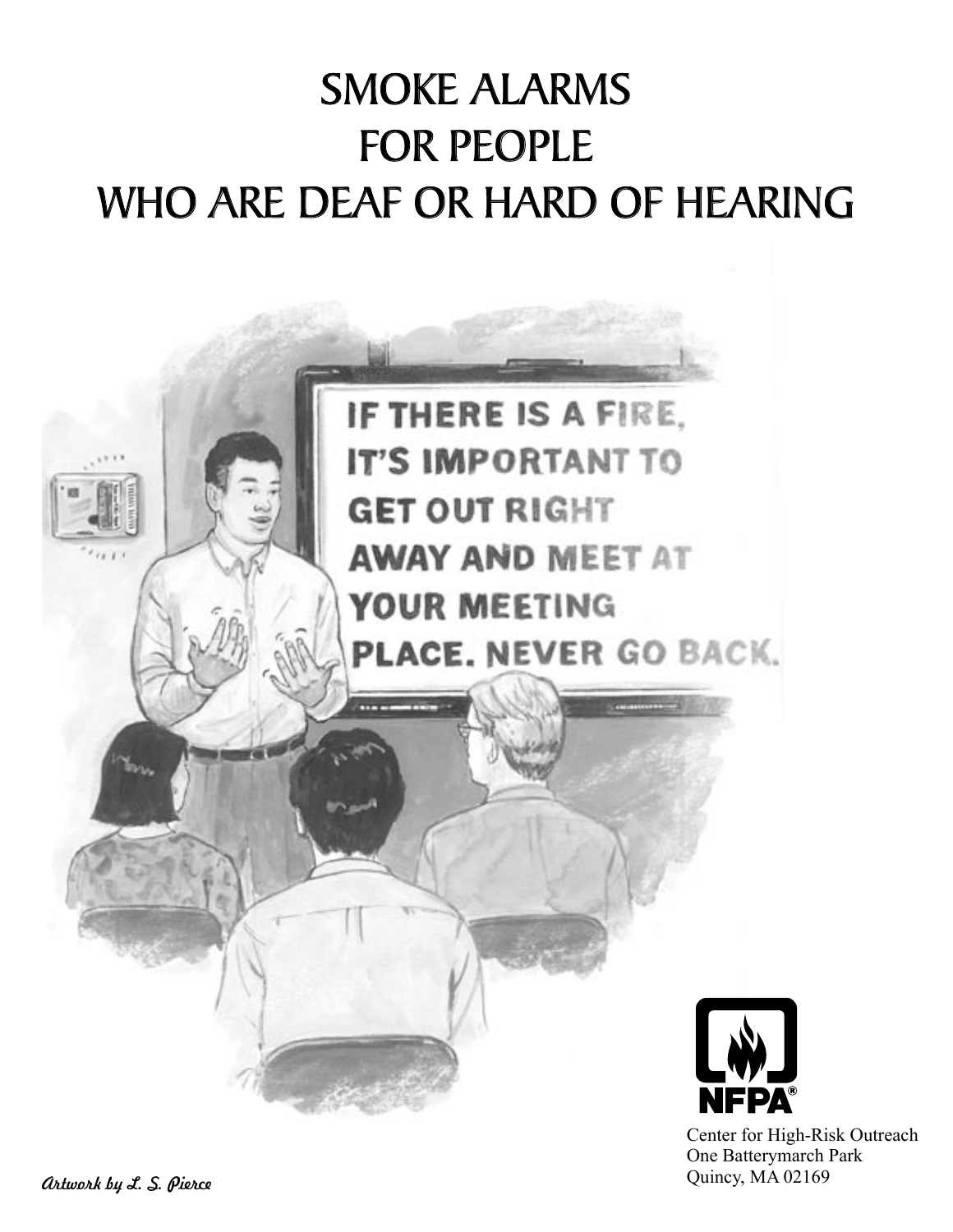### **Smoke Alarms Save Lives**

Although working smoke alarms are essential for every home, not every resident has the same needs. The impact of smoke alarms can't be overstated since the early warning signal they provide is the first line of defense most people have against a fire. Since the commonly used single-station smoke alarm became available to consumers in the 1970s, the U.S. home fire death rate has been reduced by half.

Conventional smoke alarms, however, can't fully address the needs of people who are deaf or hard of hearing and who can't rely on the sound of a conventional alarm to alert them to smoke or fire. Today, safety device manufacturers offer smoke alarms that use sound and strobe lights to alert people to fires in the home.

Fire alarm codes require the installation of interconnected, multiple-station smoke alarms throughout new residential construction, including outside each sleeping area, inside of each sleeping room, and on every level. These requirements offer an advantage over the use of single-station smoke alarms in existing construction because when one interconnected

alarm activates, all the interconnected alarms sound. A basement-level alarm, for example, may not be loud enough to wake someone, particularly someone who is hard of hearing, in an upstairs bedroom.

Other smoke alarm features designed to benefit people who are deaf or hard of hearing include alarms equipped with strobe lights. It should be noted, however, that integral or separate strobe lights operate in the AC power mode and not in the backup battery mode. Battery backup does support the remaining smoke alarm functions and is generally required for new construction.

### **NFPA Center for High-Risk Outreach**

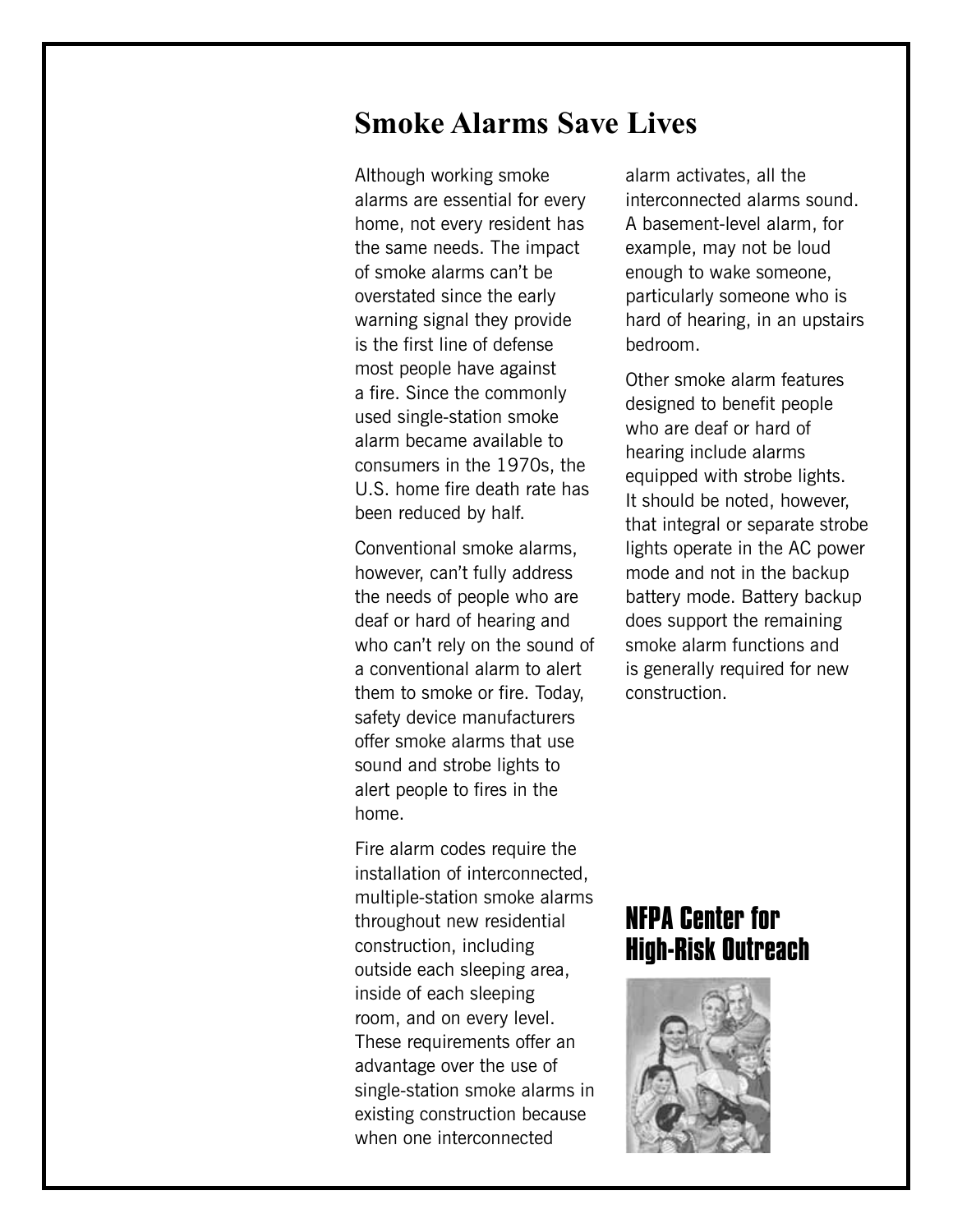**Coordinators of Comprehensive Smoke Alarm Programs for People Who are Deaf or Hard of Hearing**

#### **Nancy Trench**

Assistant Director Fire Protection Publications Oklahoma State University 930 N. Willis Stillwater, OK 74078-8045 (405) 744-8100 ntrench@osufpp.org

#### **Jennifer Mieth**

Massachusetts State Fire Marshal's Office P.O. Box 1025, State Road Stow, MA 01775 (978) 567-3381 jennifer.mieth@state.ma.us

## **Manufacturers of Smoke Alarms Meeting UL Standard 1971 for People Who are Deaf or Hard of Hearing**

#### **Gentex Corporation**

Corporate Headquarters 600 North Centennial St. Zeeland, MI 49464 (616) 772-1800 (616) 772-7348 – fax

The 713CS (AC only) and 7139CS (AC with battery backup) photoelectrictype single/multiple-station interconnectable smoke alarms feature a 90dB piezoelectric alarm horn and a 177 candela strobe. Models 713LS and 7139LS are similar but are singlestation units that are not interconnectable and are supplied by cord and plug.

#### **BRK Brands**

3901 Liberty Street Rd. Aurora, IL 60504-8122 Attention: BRK Electronics (800) 323-9005 www.brkelectronics.com

The 100S (AC only) ionization-type single/multiplestation interconnectable smoke alarms feature an 85dB piezoelectric alarm horn and a 177 candela strobe.

#### **First Alert**

3901 Liberty Street Rd. Aurora, IL 60504-8122 (800) 323-9005 www.firstalert.com

The SA100B (AC only) ionization-type single/multiplestation interconnectable smoke alarms feature an 85dB piezoelectric alarm horn and a 177 candela strobe.

#### **Kidde**

1394 South 3rd St. Mebane, NC 27302 (800) 880-6788 www.kiddeus.com

The SL177i strobe light is an AC powered 177 candela strobe that must be interconnected with a Kidde AC powered multiple-station smoke alarm. The SL177 is similar but can be connected to any smoke alarm that includes a suitable relay output.

\*Fire departments installing smoke alarms at no charge in their communities should contact individual smoke alarm manufacturers for discount prices.